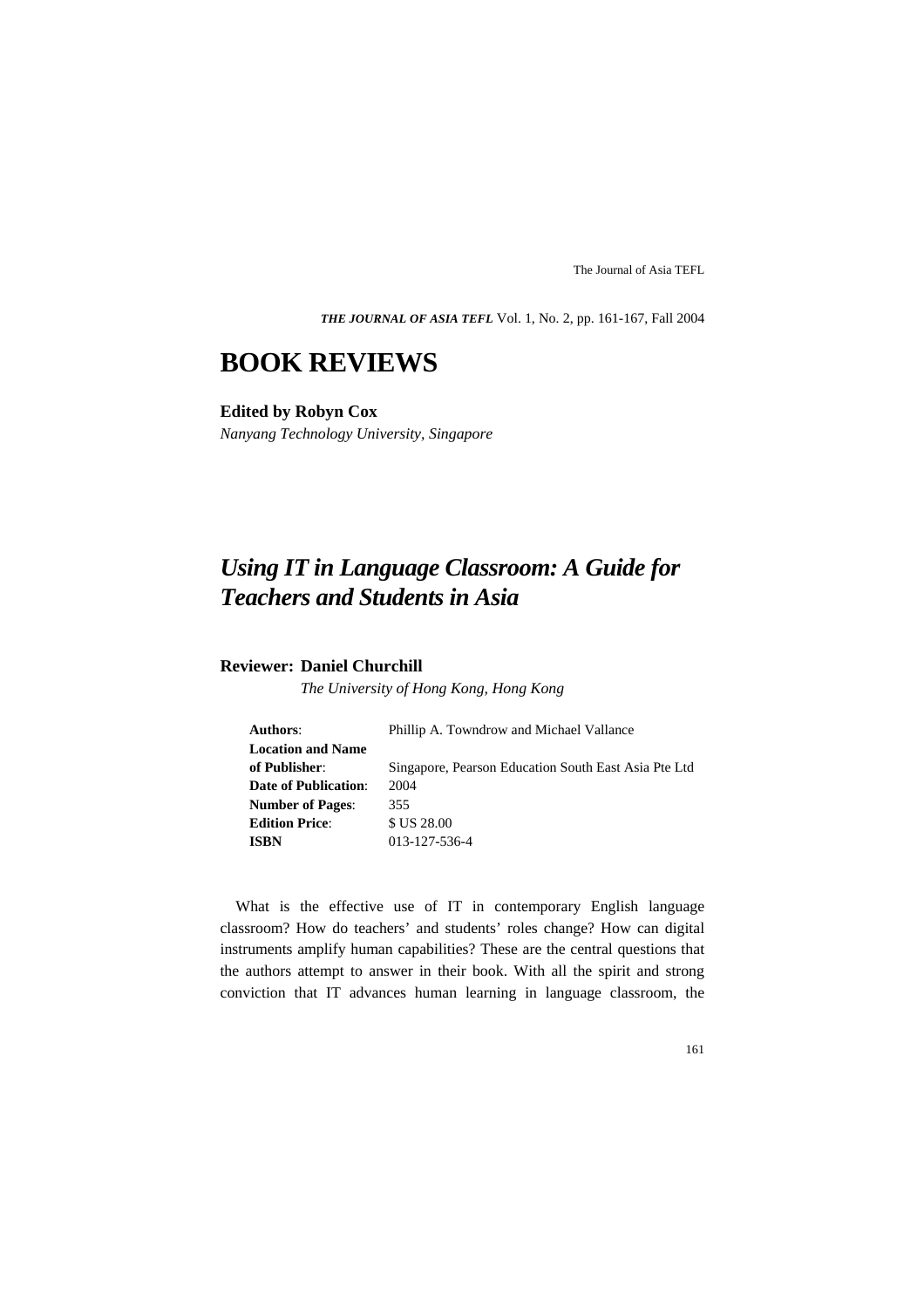#### Book Reviews: *Using IT in Language Classroom*

authors carefully acknowledged criticism, provided opposite views of digital skeptics and rightly pointed readers' attention to important affordances of IT for learning. For these authors, the computer is a tool, a co-worker, a teacher and a co-learner which thus provides an alternative context for social interaction, language development, corrective feedback and analytical tasks. At the center of authors' understanding of learning appears to be that learning is an activity and the critical competency of teachers is the design of pedagogically sound digital tasks for learning.

The book is convincing: IT is worth of time and effort in language learning based on what they call 'informed use.' Appealing laid out with easy to follow written language makes this publication an effective vehicle to deliver its powerful ideas to wide audience of readers.

Readers are advised to begin their search for direction in pedagogical practice with IT by examining their local teaching and learning circumstances and personal experiences, and by considering the views of economists, educational policy-makers, politicians. Readers are constantly reminded that if technology is to be considered worthy of the time and effort of teachers and students then we need to provide essential guidance on how the desired educational objectives can be planned and achieved. This achievement can be made through the application of socially-oriented digitally-literate actions and strategies. The authors contend that when IT is used in a language classroom it should be done with the intention of adding value to a 'good' learning task which involves teachers and learners in comprehending, producing and/or interacting in the target language. Rather than simply being just reading material, the book provides a set of activities which engage readers in exploring good practice in the design and production of digital language learning task. The readers are urged to be able to plan, produce and use digital materials effectively in order to meet the requirements of contemporary classroom pedagogy and practice. Some, though limited, technical instructions attempt to point readers to the most appropriate tools for design of digital learning task and resources. However, a clear message is sent by the authors that "being technically competent does not equate to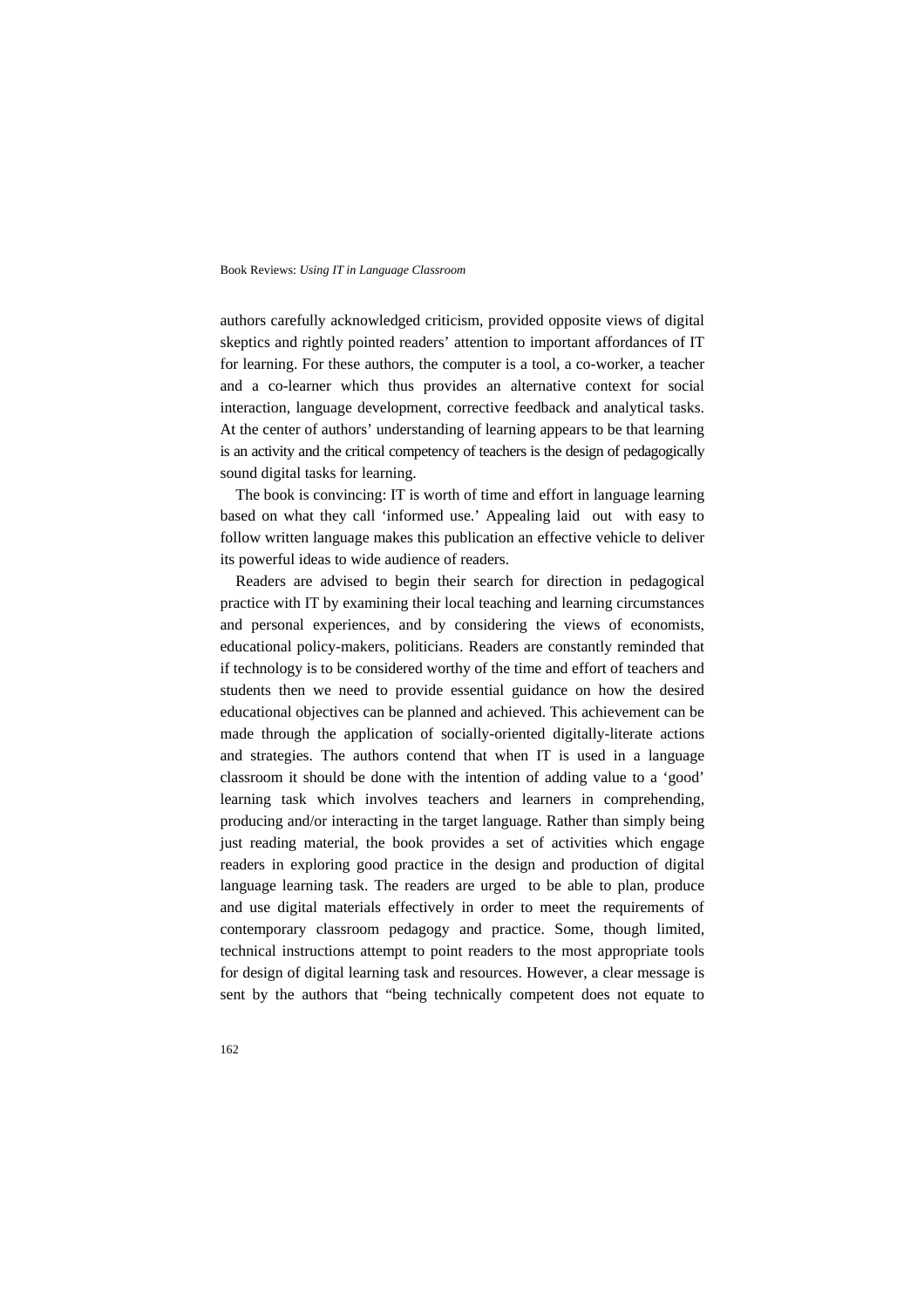being technically proficient" and that teachers who design activities must be guided by sound pedagogy and have sound reasons for using the technology to meet learning objectives.

The authors continuously advise the readers to avoid falling in trap of being driven by the past understanding of learning not relevant to the contemporary digital world and knowledge society. The book thus provides a unique historical perspective of development of IT in education and it reminds the readers that IT today should be used to empower students to become better learners rather than to re-affirm traditional modes of teacherdirected instructions. Teacher's and students' roles change as they embrace IT in contemporary relevant classroom. These roles change from being an instructional transmitter to that of facilitator with students as an integral part of the material design process. Towndrow and Vallance urge readers uto examine strategies to assist their students to become an integral part of this design process. Some useful ideas from the book inform readers as teachers to remain effective they need to become partners with the students in learning, sharing and collaboration.

The main focus of the book, to design new pedagogy to work with IT rather than rely on traditional teaching methods is supported by a variety of references, previous research, case studies and existing practices in the field. The book provides an excellent coverage, case studies and examples of technology integration in South East Asia. The authors have engaged a number of colleagues from the region who have contributed by providing short reports from their respective countries. However, the significance of the ideas delivered in this publication is well applicable beyond this region. The significance of ideas from the book, are applicable to teachers any where in the world and beyond language classroom.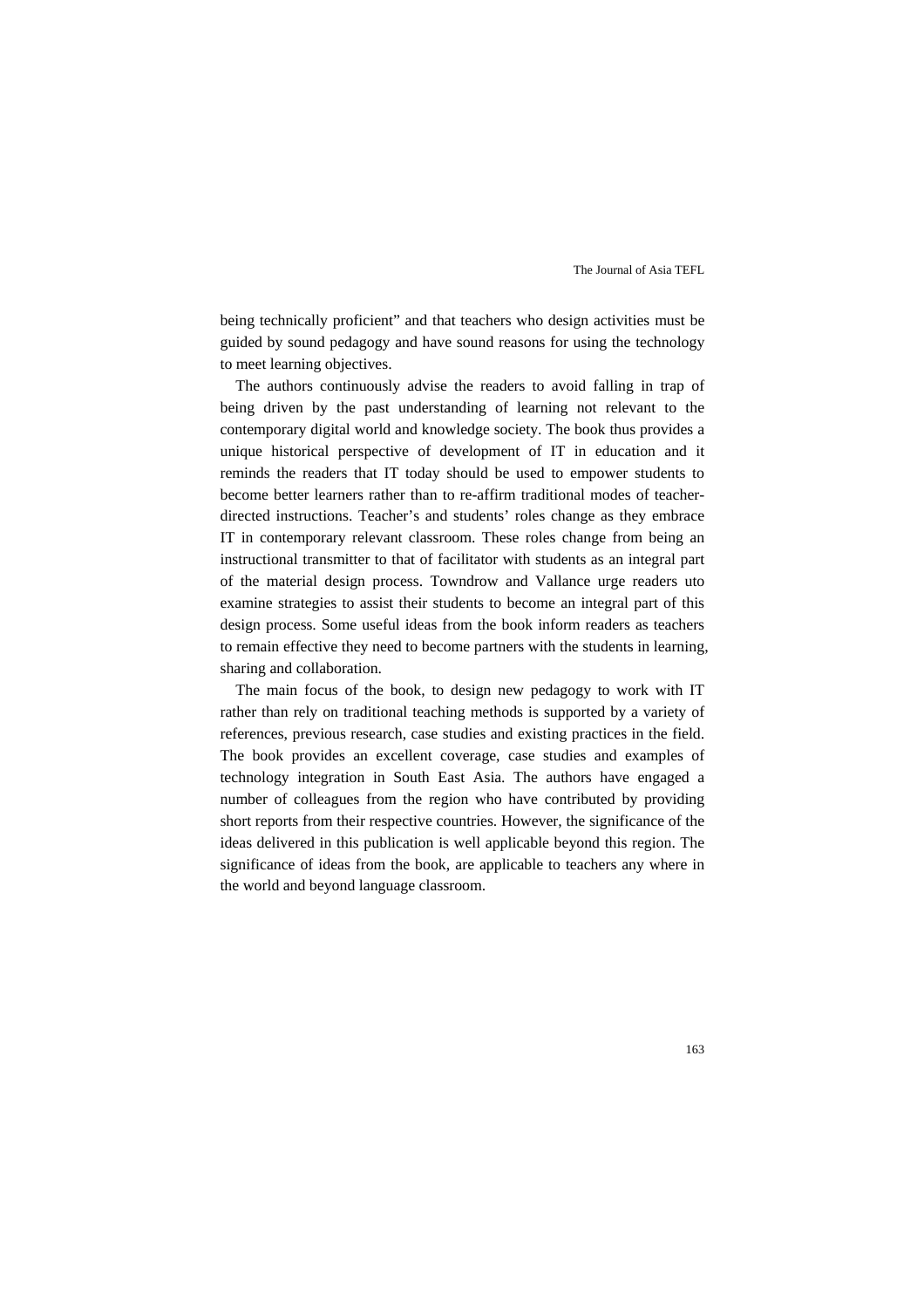Book Reviews: *A Philosophy of Second Language Acquisition* 

## *A Philosophy of Second Language Acquisition*

### **Reviewer: Tae-Young Kim**

*University of Toronto, Canada*

| Author:                  | Marysia Johnson                |
|--------------------------|--------------------------------|
| <b>Location and Name</b> |                                |
| of Publisher:            | London: Yale University Press, |
| Date of Publication:     | December 1, 2003               |
| <b>Number of Pages:</b>  | 256                            |
| <b>Edition Price:</b>    | paperback \$ US 40.00          |
| <b>ISBN:</b>             | 0300100264                     |

A recent trend in second language acquisition (SLA) and the teaching of English as a foreign language (TEFL) is the application of Vygotskian sociocultural theory to these two areas of scholarship. The book, *A Philosophy of Second Language Acquisition*, reflects this trend in a timely and careful manner. It contains perhaps the most controversial argument in the field: a dialogical approach should replace the cognitive approach in SLA.

The author's confident assertion echoes well in the last two sentences of the book: "The time has come to give new voices a chance. The time has come to give a dialogically based approach to SLA theories serious consideration." The author's theoretical position seems in contrast to "nonmainstream" views as compared with her predecessor, James Lantolf (1996), who has always cautiously argued for the place of Vygotskian perspectives in SLA since it does not intend to replace the Cartesian positivistic view, but will function as a complementary view in the arena. Johnson maintains that the adaptation of the dialogical paradigm, which is mainly indebted to Vygotsky and Bakhtin's works, to SLA will overcome the limitations of two previous models: behaviorist and cognitive paradigms. Acknowledging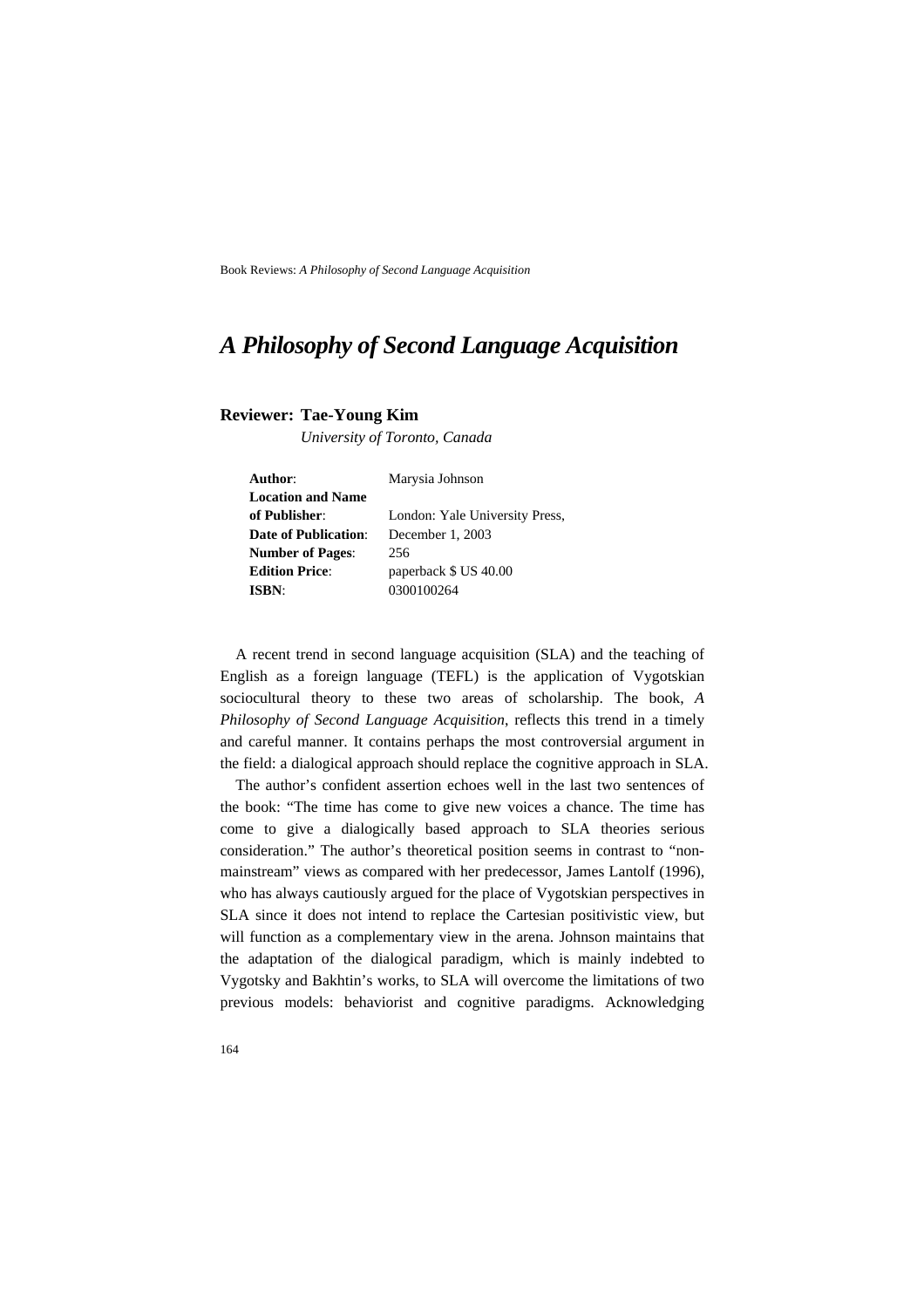language as the prime tool for cognitive development, Vygotsky (1978) endeavored to find the origin of human knowledge not from isolated individuals but from society and language wherein. In a similar vein, Bakhtin (1981) develops important concepts such as heteroglossia, which can be generally understood as multiplicity of the meaning of utterances spoken within an apparently unitary speech community.

The book is comprised of two parts: (i) *following the cognitive tradition* and (ii) *a dialogical approach to SLA*. In Part One, the author develops her argument first summarizing behaviorism and cognitive traditions established by Chomsky (1975) and Krashen (1985). Then she criticizes previous communicative competence models proposed by Hymes (1972), Canale and Swain (1980), and Bachman (1990) for their negligence of complicated social reality that second language learners face in their daily lives. The author accepts interactional competence held by Young (1999) as an alternative model.

In Part Two, Johnson introduces essentials of Vygotsky's theory such as human higher mental functions, the zone of proximal development, the role of mediation, and activity theory. The author also introduces, in Chapter 7, the Bakhtinian concept, dialogized heteroglossia, in order to complement Vygotskian theory. This approach, according to the author, has the potential to change the current acquisition metaphor into participation metaphor. In justifying her assertion, in Chapter 8, Johnson provides convincing research evidence from two influential books: *Vygotskian approach to second language research*, edited by Lantolf and Appel (1994) and *Sociocultural theory and second language learning*, edited by Lantolf (2000).

Chapter 9 allows the author to emphasize the legitimacy of the dialogical approach to SLA and its applicability to language teaching and testing. In this chapter, she relinquishes the existing dichotomy of language competence and language performance, and instead suggests using a neutral term, *ability*, to integrate these two concepts. Johnson goes so far as to assert that "second language ability is not situated in the learner's mind but in a multitude of sociological and institutional settings" (p. 172).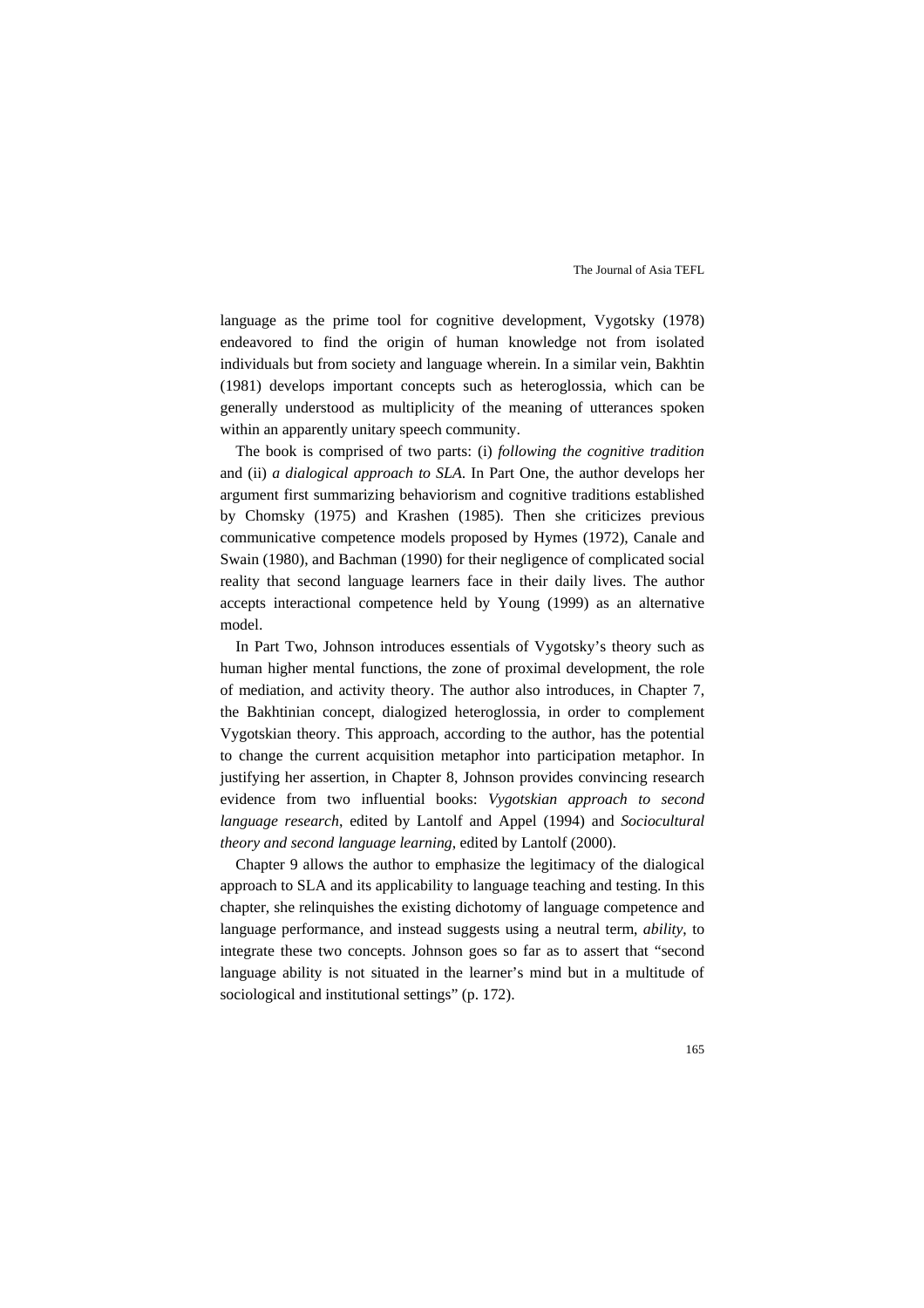#### Book Reviews: *A Philosophy of Second Language Acquisition*

Throughout the book, the author reiterates her support for the Vygotskian SCT and Bakhtinian dialogical perspectives and makes clear her desire to see a change from the current cognitive traditions in SLA into a more socially mediated approach. Yet, despite these merits, there are minor shortcomings, which require further theoretical clarification.

First, in the previous chapters and particularly in Chapter 9, she should have made some theoretical refinements. For example, she consistently uses dichotomous distinctions between native speaker and non-native speaker; and between native language culture and target language culture which from a SLA perspective are problematic in themselves. The author even used the term "border-crossing" (p. 179, p. 188), which insinuates that there are two separate realities: first language (community) and second language (community). Given that her main purpose is to problematize previous dichotomies such as performance and competence, I think that she overuses dichotomies in her arguments and this may lead to confusion for the reader. In addition, citing Pavlenko and Lantolf's (2000) study, the author seems to accept a unidirectional path in identity (re)construction and presents identity as an entity such as an American identity. However, research findings suggest that identity is multiply constructed depending upon a language learner's various sociocultural contexts (e.g., Luke & Luke, 1998).

Another pitfall can be found in the author's argument of language testing (Chapter 9), where she almost introduces her own second language testing model, Practical Oral Language Ability. It would be certainly a viable effort to re-orientate the current testing theory measuring actual level of development into alternative oral proficiency testing focusing on potential level of development. However, she should have provided criteria for excluding testing of literacy, which in itself comprises another important area of language testing. The question could be posed "Does the author presuppose the primacy of oracy over literacy in such a case?".

In sum, this new volume by Marysia Johnson can guide many novice SLA researchers and graduate students to the understandings of the fundamental concepts in Vygotskian and Bakhtinian theories. Despite some problems, the